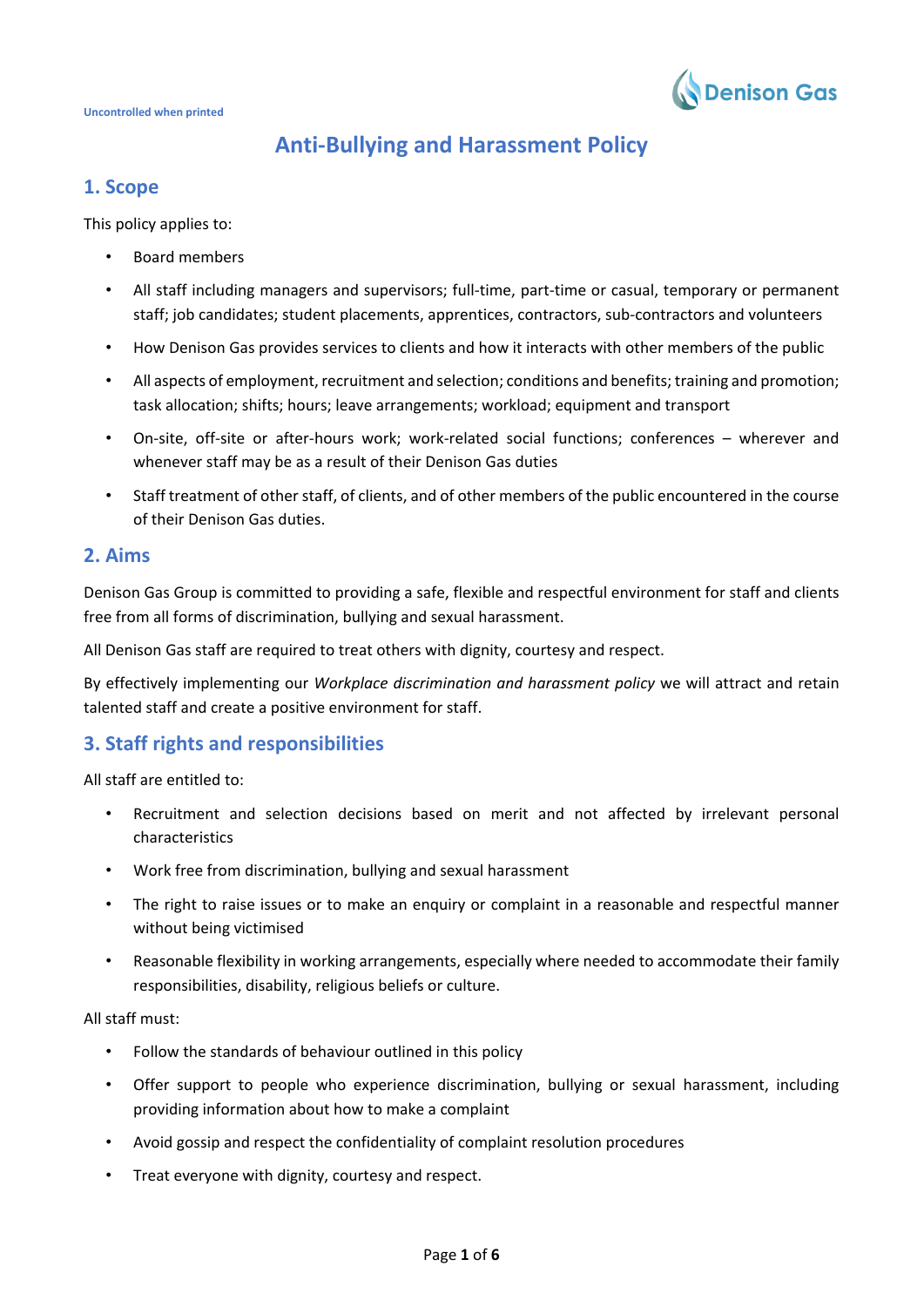

#### **3.1 Additional responsibilities of managers and supervisors**

Managers and supervisors must also:

- Model appropriate standards of behaviour
- Take steps to educate and make staff aware of their obligations under this policy and the law
- Intervene quickly and appropriately when they become aware of inappropriate behaviour
- Act fairly to resolve issues and enforce workplace behavioural standards, making sure relevant parties are heard
- Help staff resolve complaints informally
- Refer formal complaints about breaches of this policy to the appropriate complaint handling officer for investigation
- Ensure staff who raise an issue or make a complaint are not victimised
- Ensure that recruitment decisions are based on merit and that no discriminatory requests for information are made
- Seriously consider requests for flexible work arrangements.

# **4. Unacceptable workplace conduct**

Discrimination, bullying and sexual harassment are unacceptable at Denison Gas and are unlawful under the following legislation:

- Sex Discrimination Act 1984 (Cth)
- Racial Discrimination Act 1975 (Cth)
- Disability Discrimination Act 1992 (Cth)
- Age Discrimination Act 2004 (Cth)
- Anti-Discrimination Act 1977 (NSW)
- Fair Work Act 2009 (Cth)
- Anti-Discrimination Act 1991 (Qld)
- Australian Human Rights Commission Act 1986 (Cth).

Staff (including managers) found to have engaged in such conduct might be counselled, warned or disciplined. Severe or repeated breaches can lead to formal discipline up to and including dismissal.

## **4.1 Discrimination**

Discrimination is treating, or proposing to treat, someone unfavourably because of a personal characteristic protected by the law, such as sex, age, race or disability.

Discrimination can occur:

**Directly,** when a person or group is treated less favourably than another person or group in a similar situation because of a personal characteristic protected by law (see list below).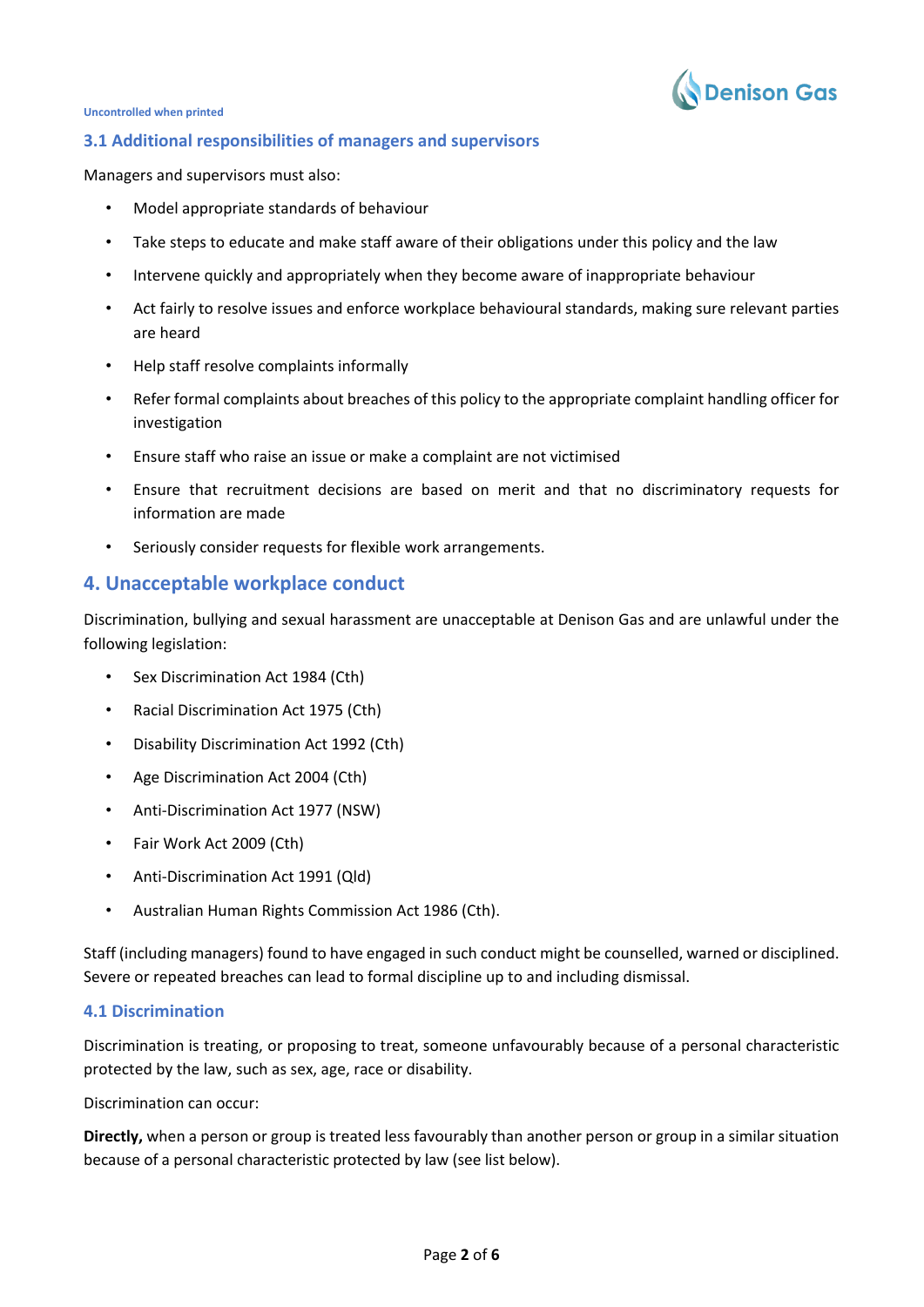

*For example, a worker is harassed and humiliated because of their race or a worker is refused promotion because they are 'too old'*

**Indirectly,** when an unreasonable requirement, condition or practice is imposed that has, or is likely to have, the effect of disadvantaging people with a personal characteristic protected by law (see list below).

*For example, redundancy is decided based on people who have had a worker's compensation claim rather than on merit.*

#### **Protected personal characteristics under Federal discrimination law include:**

- A disability, disease or injury, including work-related injury;
- Parental status or status as a carer, for example, because they are responsible for caring for children or other family members;
- Race, colour, descent, national origin, or ethnic background;
- Age, whether young or old, or because of age in general;
- Sex;
- Industrial activity, including being a member of an industrial organisation like a trade union or taking part in [industrial activity,](http://www.humanrightscommission.vic.gov.au/index.php?option=com_k2&view=item&layout=item&id=730&Itemid=546) or deciding not to join a union;
- Religion;
- [Pregnancy and breastfeeding;](http://www.humanrightscommission.vic.gov.au/index.php?option=com_k2&view=item&layout=item&id=id=1097&Itemid=468)
- Sexual orientation, intersex status or gender identity, including gay, lesbian, bisexual, transsexual, transgender, queer and heterosexual;
- Marital status, whether married, divorced, unmarried or in a de facto relationship or same sex relationship;
- Political opinion;
- Social origin;
- Medical record;
- An association with someone who has, or is assumed to have, one of these characteristics, such as being the parent of a child with a disability.

It is also against the law to treat someone unfavourably because you assume they have a personal characteristic or may have it at some time in the future.

## **4.2 Bullying**

If someone is being bullied because of a personal characteristic protected by equal opportunity law, it is a form of discrimination.

Bullying can take many forms, including jokes, teasing, nicknames, emails, pictures, text messages, social media posts, social isolation or ignoring people, or unfair work practices.

Under Federal law, this behaviour does not have to be repeated to be discrimination – it may be a one-off event.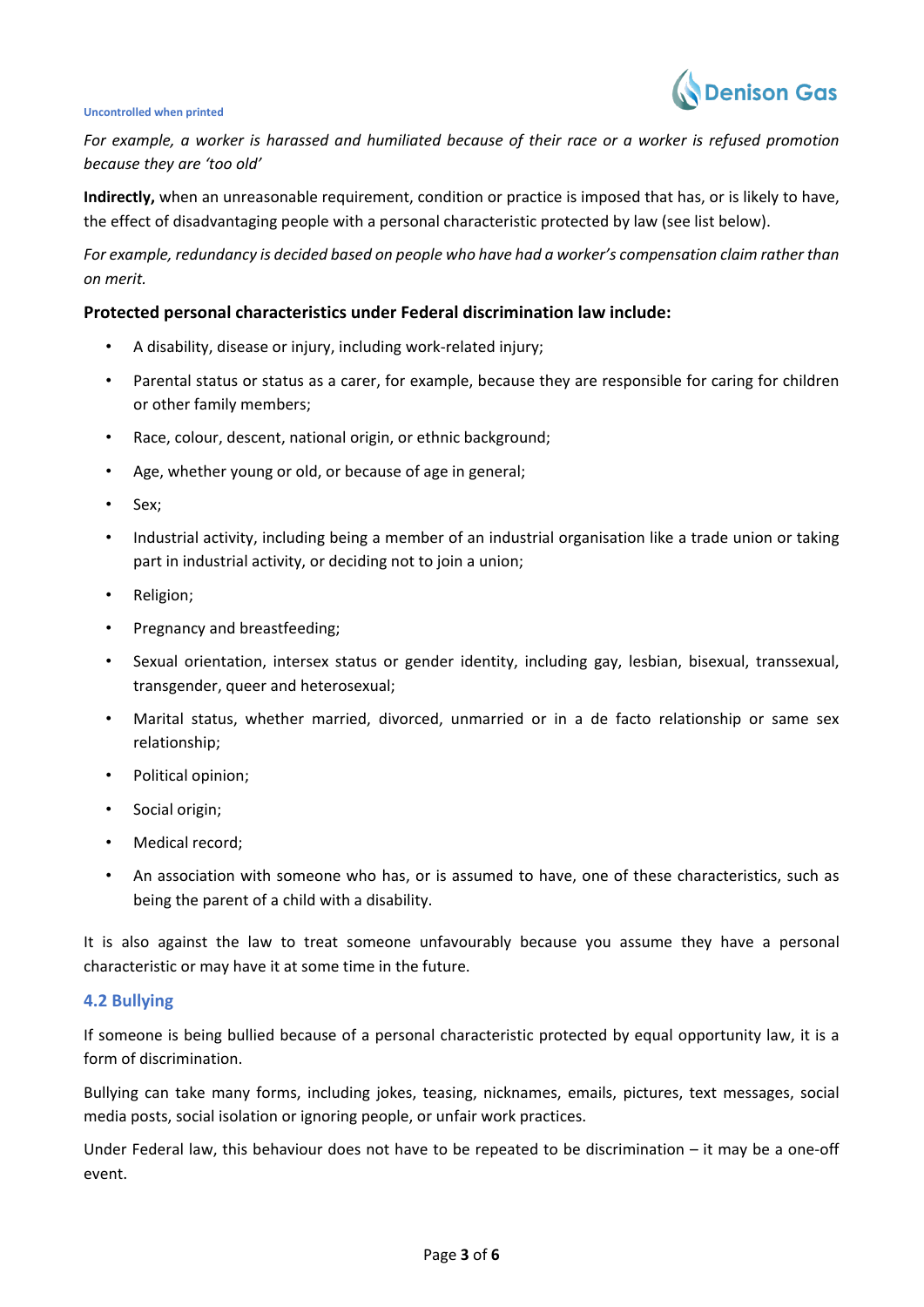

Behaviours that may constitute bullying include:

- Sarcasm and other forms of demeaning language;
- Threats, abuse or shouting;
- Coercion;
- Isolation;
- Inappropriate blaming;
- Ganging up;
- Constant unconstructive criticism;
- Deliberately withholding information or equipment that a person needs to do their job or access their entitlements;
- Unreasonable refusal of requests for leave, training or other workplace benefits.

Bullying is unacceptable in Denison Gas and may also be against occupational health and safety law. Bullying does not include reasonable management action conducted in a reasonable way.

## **4.3 Sexual harassment**

Sexual harassment is a specific and serious form of harassment. It is unwelcome sexual behaviour, which could be expected to make a person feel offended, humiliated or intimidated. Sexual harassment can be physical, spoken or written. It can include:

- Comments about a person's private life or the way they look;
- Sexually suggestive behaviour, such as leering or staring;
- Brushing up against someone, touching, fondling or hugging;
- Sexually suggestive comments or jokes;
- Displaying offensive screen savers, photos, calendars or objects;
- Repeated unwanted requests to go out;
- Requests for sex;
- Sexually explicit posts on social networking sites;
- Insults or taunts of a sexual nature:
- Intrusive questions or statements about a person's private life;
- Sending sexually explicit emails or text messages;
- Inappropriate advances on social networking sites;
- Accessing sexually explicit internet sites;
- Behaviour that may also be considered to be an offence under criminal law, such as physical assault, indecent exposure, sexual assault, stalking or obscene communications.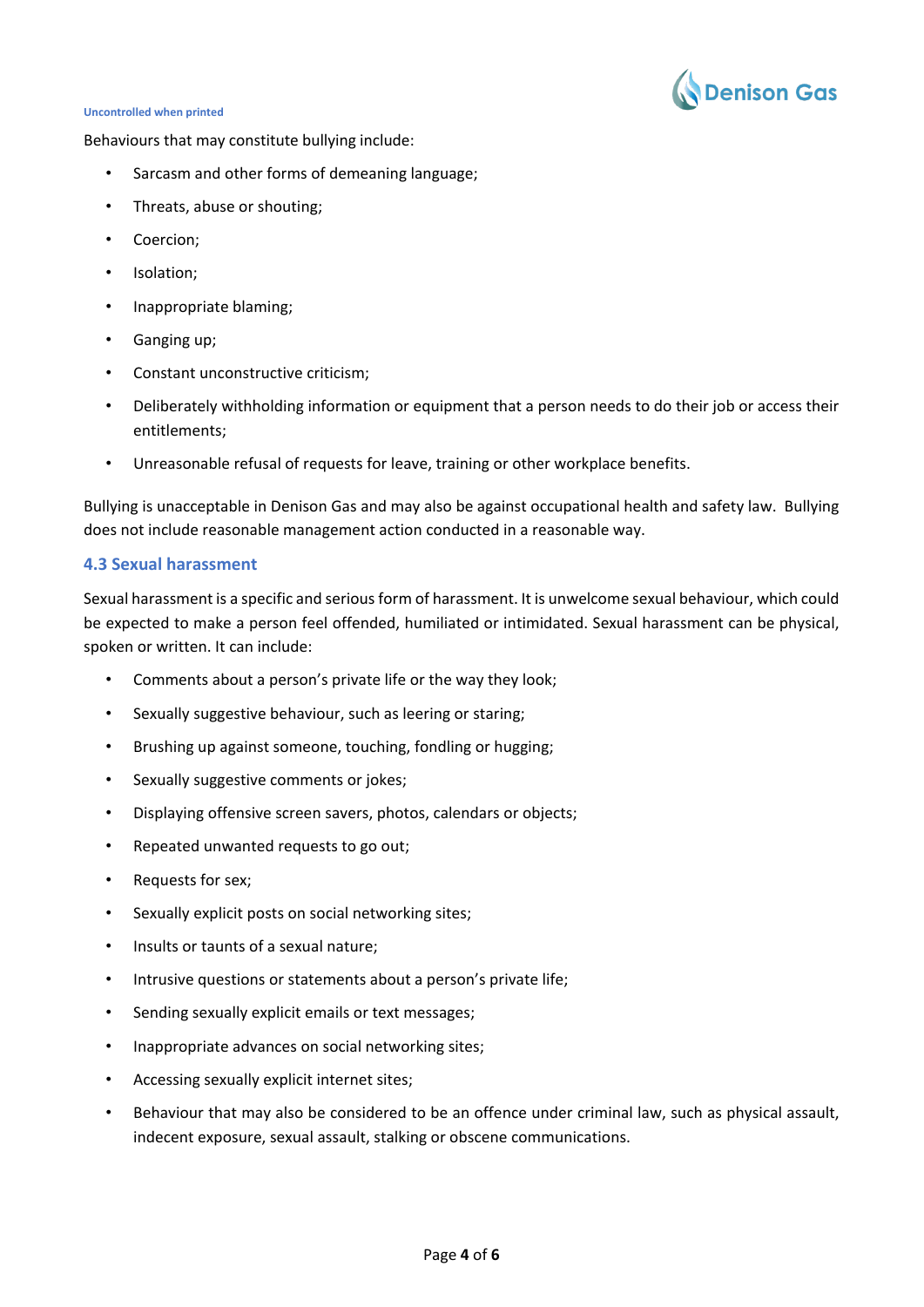

Just because someone does not object to inappropriate behaviour in the workplace at the time, it does not mean that they are consenting to the behaviour.

Sexual harassment is covered in the workplace when it happens at work, at work-related events, between people sharing the same workplace, or between colleagues outside of work.

All staff and volunteers have the same rights and responsibilities in relation to sexual harassment.

A single incident is enough to constitute sexual harassment – it doesn't have to be repeated. Sexual harassment does not have to be intentional.

All incidents of sexual harassment – no matter how large or small or who is involved – require employers and managers to respond quickly and appropriately.

Denison Gas recognises that comments and behaviour that do not offend one person can offend another. This policy requires all staff and volunteers to respect other people's limits.

#### **4.4 Victimisation**

Victimisation is subjecting or threatening to subject someone to a detriment because they have asserted their rights under equal opportunity law, made a complaint, helped someone else make a complaint, or refused to do something because it would be discrimination, sexual harassment or victimisation. Victimisation is against the law.

It is also victimisation to threaten someone (such as a witness) who may be involved in investigating an equal opportunity concern or complaint.

Victimisation is a very serious breach of this policy and is likely (depending on the severity and circumstances) to result in formal discipline against the perpetrator, up to and including termination of employment. Denison Gas has a zero tolerance approach to victimisation.

## **4.5 Gossip**

It is unacceptable for staff at Denison Gas to talk with other staff members, clients or suppliers about any complaint of discrimination or harassment.

Breaching the confidentiality of a formal complaint investigation or inappropriately disclosing personal information obtained in a professional role (for example, as a manager) is a serious breach of this policy and may lead to formal discipline.

# **5. Merit at Denison Gas**

All recruitment and job selection decisions at Denison Gas will be based on merit – the skills and abilities of the candidate as measured against the inherent requirements of the position – regardless of personal characteristics.

It is unacceptable and may be against the law to ask job candidates questions, or to in any other way seek information, about their personal characteristics, unless this can be shown to be directly relevant to a genuine requirement of the position.